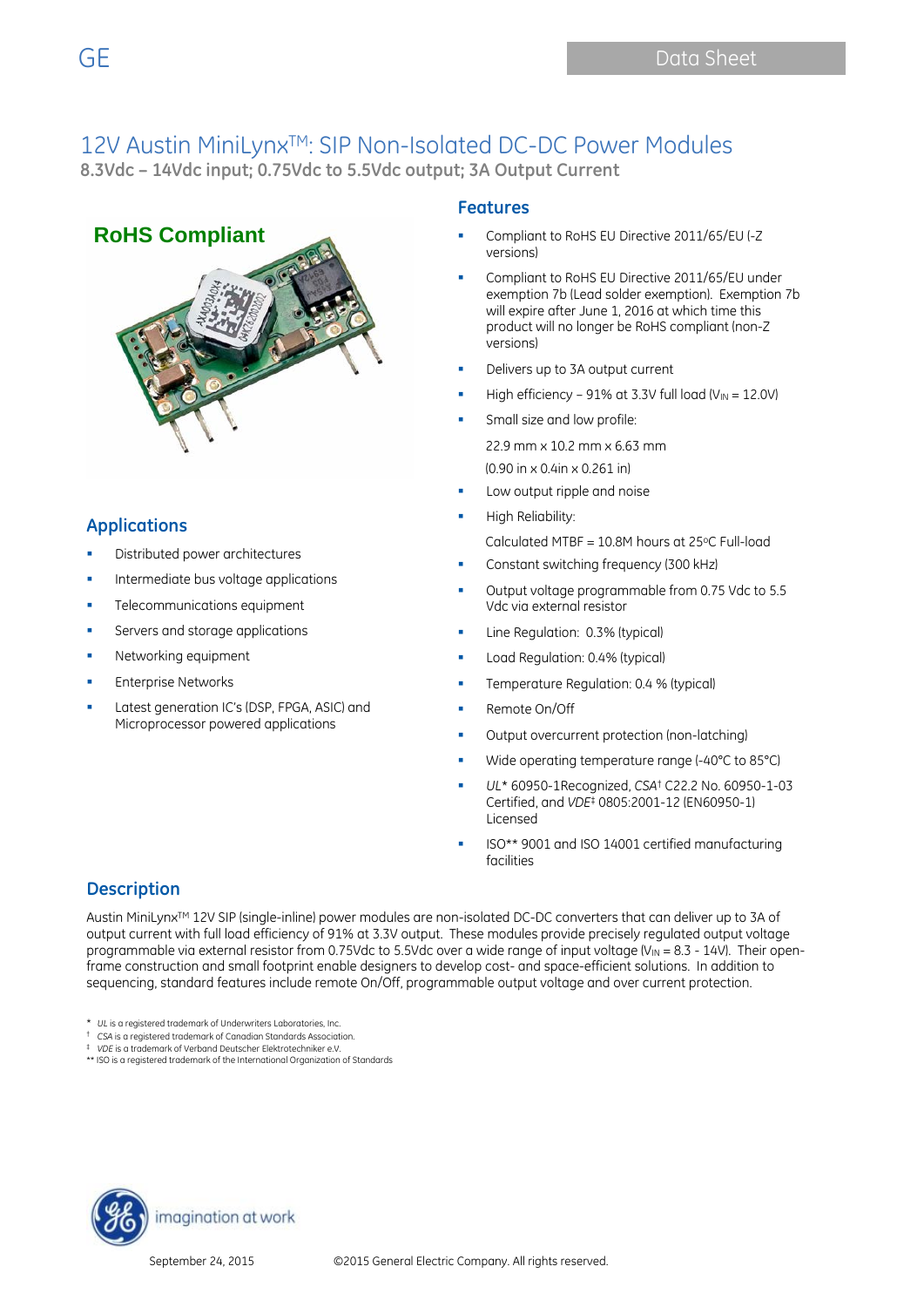### **Absolute Maximum Ratings**

Stresses in excess of the absolute maximum ratings can cause permanent damage to the device. These are absolute stress ratings only, functional operation of the device is not implied at these or any other conditions in excess of those given in the operations sections of the data sheet. Exposure to absolute maximum ratings for extended periods can adversely affect the device reliability.

| Parameter                            | <b>Device</b> | Symbol                | <b>Min</b> | <b>Max</b> | <b>Unit</b> |
|--------------------------------------|---------------|-----------------------|------------|------------|-------------|
| Input Voltage                        | All           | <b>V<sub>IN</sub></b> | $-0.3$     | 15         | Vdc         |
| Continuous                           |               |                       |            |            |             |
| Operating Ambient Temperature        | All           | l A                   | -40        | 85         | $\circ$     |
| (see Thermal Considerations section) |               |                       |            |            |             |
| Storage Temperature                  | All           | $T_{\sf stq}$         | -55        | 125        | $\sim$      |

### **Electrical Specifications**

Unless otherwise indicated, specifications apply over all operating input voltage, resistive load, and temperature conditions.

| Parameter                                                                                                                                                                       | <b>Device</b>                | Symbol                   | Min | <b>Typ</b> | <b>Max</b> | <b>Unit</b> |
|---------------------------------------------------------------------------------------------------------------------------------------------------------------------------------|------------------------------|--------------------------|-----|------------|------------|-------------|
| Operating Input Voltage                                                                                                                                                         | $V_{0,set} \leq 3.63$        | $V_{\text{IN}}$          | 8.3 | 12         | 14         | Vdc         |
|                                                                                                                                                                                 | $V_{O,set} > 3.63$           | $V_{\text{IN}}$          | 8.3 | 12         | 13.2       | Vdc         |
| Maximum Input Current                                                                                                                                                           | All                          | I <sub>IN.max</sub>      |     |            | 2.2        | Adc         |
| $(V_{IN} = V_{IN, min}$ to $V_{IN, max}$ , $I_0 = I_{O, max}$ $V_{O, set} = 3.3$ Vdc)                                                                                           |                              |                          |     |            |            |             |
| Input No Load Current                                                                                                                                                           | $V_{O,set} = 0.75Vdc$        | IN, No load              |     | 45         |            | mA          |
| $(V_{IN} = V_{IN. nom} Vdc, I0 = 0$ , module enabled)                                                                                                                           | $V_{O,set} = 5.5 \text{Vdc}$ | IN, No load              |     | 150        |            | mA          |
| Input Stand-by Current                                                                                                                                                          | All                          | I <sub>IN,stand-by</sub> |     | 1.2        |            | mA          |
| $(V_{IN} = V_{IN, nom}$ , module disabled)                                                                                                                                      |                              |                          |     |            |            |             |
| Inrush Transient                                                                                                                                                                | All                          | 2t                       |     |            | 0.4        | $A^2S$      |
| Input Reflected Ripple Current, peak-to-peak<br>(5Hz to 20MHz, 1µH source impedance; V <sub>IN, min</sub> to V <sub>IN</sub><br>max, lo= lomax; See Test configuration section) | All                          |                          |     | 30         |            | mAp-p       |
| Input Ripple Rejection (120Hz)                                                                                                                                                  | All                          |                          |     | 30         |            | dB          |

#### **CAUTION: This power module is not internally fused. An input line fuse must always be used.**

This power module can be used in a wide variety of applications, ranging from simple standalone operation to being part of a complex power architecture. To preserve maximum flexibility, internal fusing is not included, however, to achieve maximum safety and system protection, always use an input line fuse. The safety agencies require a fast-acting fuse with a maximum rating of 6 A (see Safety Considerations section). Based on the information provided in this data sheet on inrush energy and maximum dc input current, the same type of fuse with a lower rating can be used. Refer to the fuse manufacturer's data sheet for further information.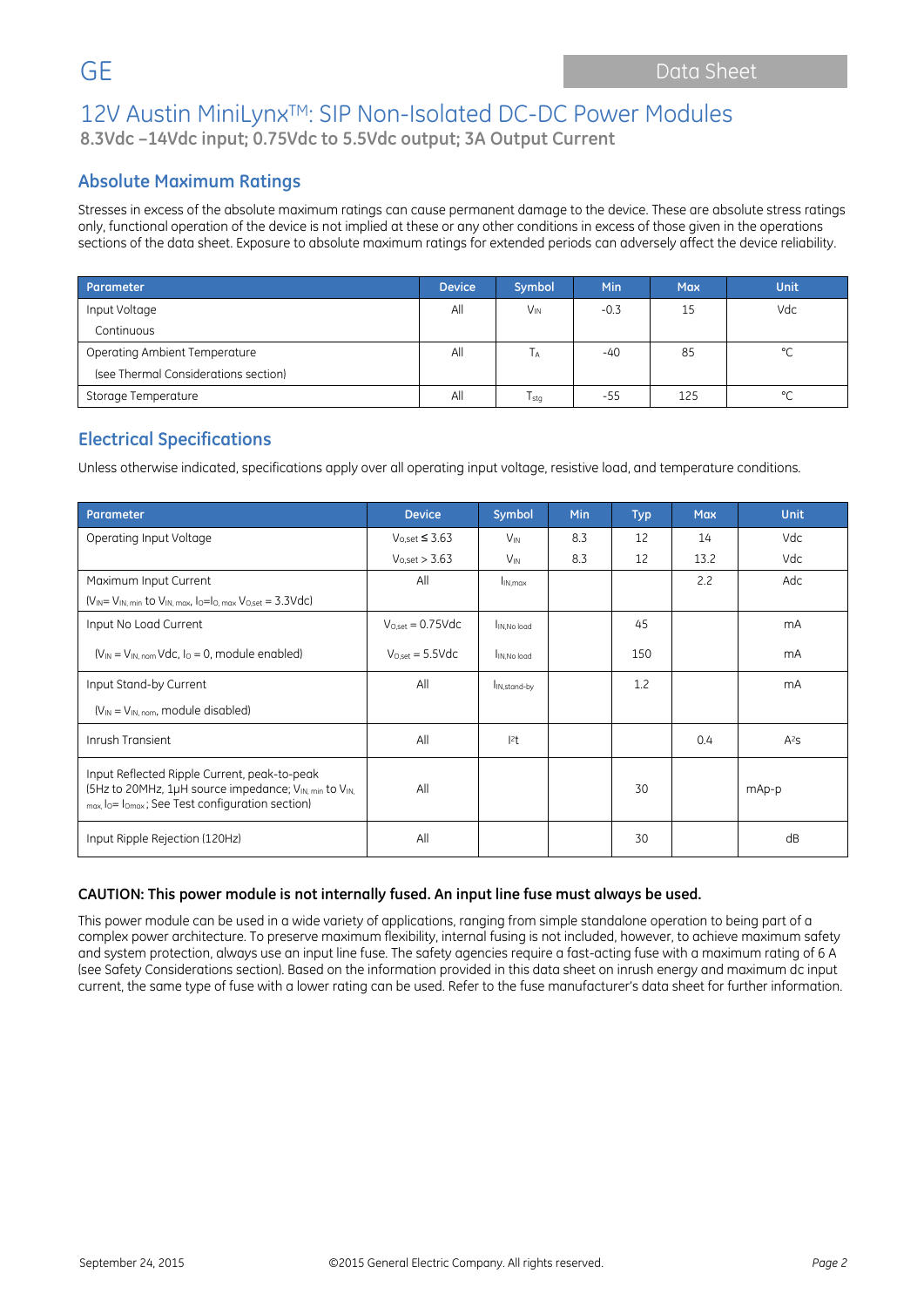### **Electrical Specifications (continued)**

| Parameter                                                                             | <b>Device</b>                | Symbol                   | Min                      | <b>Typ</b>   | <b>Max</b>               | <b>Unit</b>           |
|---------------------------------------------------------------------------------------|------------------------------|--------------------------|--------------------------|--------------|--------------------------|-----------------------|
| Output Voltage Set-point                                                              | All                          | $V_{O.}$ set             | $-2.5$                   | $V_{O.}$ set | $+2.5$                   | % V <sub>O. set</sub> |
| $(V_{IN} = V_{IN, min}, I_0 = I_{O, max}, T_A = 25°C)$                                |                              |                          |                          |              |                          |                       |
| Output Voltage                                                                        | All                          | $V_{O.}$ set             | $-3%$                    |              | $+4%$                    | % V <sub>O. set</sub> |
| (Over all operating input voltage, resistive load,                                    |                              |                          |                          |              |                          |                       |
| and temperature conditions until end of life)                                         | All                          |                          | 0.7525                   |              | 5.5                      | Vdc                   |
| Adjustment Range<br>Selected by an external resistor                                  |                              | $V_{\rm O}$              |                          |              |                          |                       |
| Output Regulation                                                                     |                              |                          |                          |              |                          |                       |
| Line $(V_{IN} = V_{IN. min}$ to $V_{IN. max}$ )                                       | All                          |                          |                          | 0.3          |                          | $% V_{O, set}$        |
| Load $(I_0 = I_0$ min to $I_0$ max)                                                   | All                          |                          |                          | 0.4          |                          | % V <sub>O, set</sub> |
| Temperature (Tref=TA, min to TA, max)                                                 | All                          |                          |                          | 0.4          |                          | % V <sub>O. set</sub> |
| Output Ripple and Noise on nominal output                                             |                              |                          |                          |              |                          |                       |
| $(V_{IN} = V_{IN, nom}$ and $I_0 = I_{O, min}$ to $I_{O, max}$                        |                              |                          |                          |              |                          |                       |
| Cout = $1\mu$ F ceramic//10 $\mu$ Ftantalum capacitors)                               |                              |                          |                          |              |                          |                       |
| RMS (5Hz to 20MHz bandwidth)                                                          | All                          |                          |                          | 10           | 15                       | mV <sub>rms</sub>     |
| Peak-to-Peak (5Hz to 20MHz bandwidth)                                                 | All                          |                          |                          | 30           | 50                       | $mV_{pk-pk}$          |
| <b>External Capacitance</b>                                                           |                              |                          |                          |              |                          |                       |
| $ESR \geq 1 \text{ mA}$                                                               | All                          | $C0$ max                 |                          |              | 1000                     | $\mu$ F               |
| $ESR \ge 10 \text{ m}\Omega$                                                          | All                          | $C0$ max                 |                          |              | 3000                     | μF                    |
| Output Current                                                                        | All                          | $\mathsf{I}_\circ$       | $\Omega$                 |              | 3                        | Adc                   |
| Output Current Limit Inception (Hiccup Mode)                                          | All                          | lo, lim                  | $\overline{\phantom{0}}$ | 200          | $\overline{\phantom{0}}$ | $%$ $ _0$             |
| $(V_0 = 90\% \text{ of } V_{0. \text{ set}})$                                         |                              |                          |                          |              |                          |                       |
| Output Short-Circuit Current                                                          | All                          | $I_{0, s/c}$             |                          | $\mathsf{S}$ |                          | Adc                   |
| (V <sub>0</sub> ≤250mV) ( Hiccup Mode )                                               |                              |                          |                          |              |                          |                       |
| Efficiency                                                                            | $V_{O,set} = 1.2 \text{Vdc}$ | n                        |                          | 81.5         |                          | %                     |
| VIN= VIN, nom, TA=25°C                                                                | $V_{O. set} = 1.5$ Vdc       | η                        |                          | 84.0         |                          | %                     |
| $I_0 = I_0$ . max. $V_0 = V_{0,\text{set}}$                                           | $V_{O,set} = 1.8$ Vdc        | η                        |                          | 86.0         |                          | %                     |
|                                                                                       | $V_{O.set} = 2.5 \text{Vdc}$ | η                        |                          | 89.0         |                          | %                     |
|                                                                                       | $V_{O,set} = 3.3 \text{Vdc}$ | η                        |                          | 91.0         |                          | %                     |
|                                                                                       | $V_{O,set} = 5.0$ Vdc        | η                        |                          | 93.0         |                          | %                     |
| Switching Frequency                                                                   | All                          | $\mathsf{f}_\mathsf{sw}$ |                          | 300          |                          | kHz                   |
| Dynamic Load Response                                                                 |                              |                          |                          |              |                          |                       |
| (dlo/dt=2.5A/ $\mu$ s; V <sub>IN</sub> = V <sub>IN, nom</sub> ; T <sub>A</sub> =25°C) | All                          | $V_{pk}$                 |                          | 200          |                          | mV                    |
| Load Change from Io= 50% to 100% of Io, max;<br>1µF ceramic// 10 µF tantalum          |                              |                          |                          |              |                          |                       |
| Peak Deviation                                                                        |                              |                          |                          |              |                          |                       |
| Settling Time (Vo<10% peak deviation)                                                 | All                          | ts                       |                          | 25           |                          | μS                    |
| $(dlo/dt=2.5A/\mu s; V_{IN}=V_{IN, nom}; T_A=25°C)$                                   | All                          | $V_{pk}$                 |                          | 200          |                          | mV                    |
| Load Change from Io= 100% to 50% of Io, max:<br>1µF ceramic// 10 µF tantalum          |                              |                          |                          |              |                          |                       |
| Peak Deviation                                                                        |                              |                          |                          |              |                          |                       |
| Settling Time (Vo<10% peak deviation)                                                 | All                          | $t_{\rm s}$              |                          | 25           |                          | μs                    |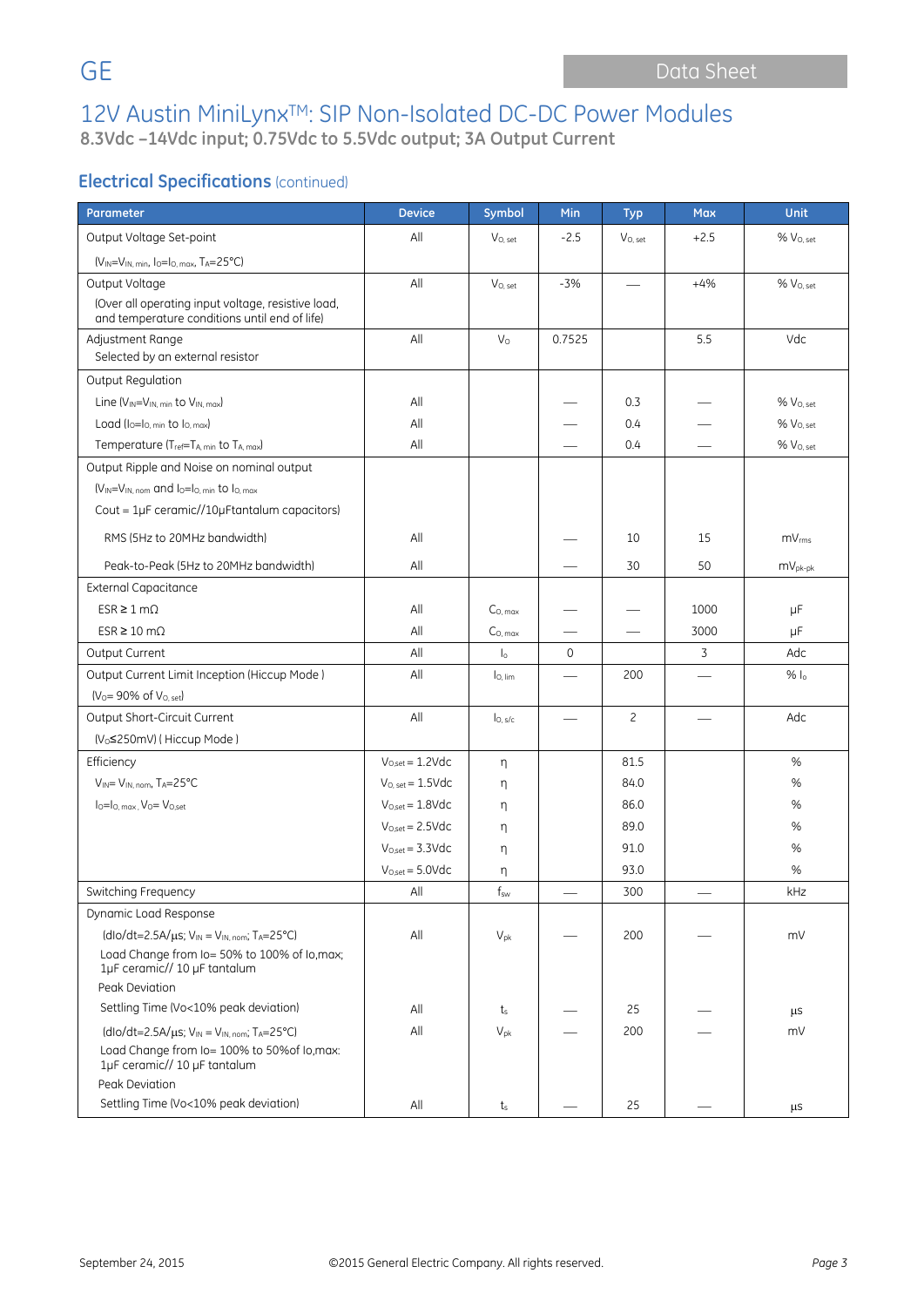### **Electrical Specifications** (continued)

| Parameter                                                                                    | <b>Device</b> | Symbol          | <b>Min</b> | <b>Typ</b> | <b>Max</b> | <b>Unit</b> |
|----------------------------------------------------------------------------------------------|---------------|-----------------|------------|------------|------------|-------------|
| Dynamic Load Response                                                                        |               |                 |            |            |            |             |
| (dlo/dt=2.5A/ $\mu$ s; V V <sub>IN</sub> = V <sub>IN, nom</sub> ; T <sub>A</sub> =25°C)      | All           | $V_{\text{pk}}$ |            | 75         |            | mV          |
| Load Change from Io= 50% to 100% of Io, max;<br>$Co = 2 \times 150 \mu F$ polymer capacitors |               |                 |            |            |            |             |
| Peak Deviation                                                                               |               |                 |            |            |            |             |
| Settling Time (Vo<10% peak deviation)                                                        | All           | t               |            | 100        |            | μS          |
| $(dlo/dt=2.5A/\mu s; VIN = VIN. nom; TA=25°C)$                                               | All           | $V_{\text{pk}}$ |            | 75         |            | mV          |
| Load Change from lo= 100% to 50% of lo.max:<br>$Co = 2 \times 150 \mu F$ polymer capacitors  |               |                 |            |            |            |             |
| Peak Deviation                                                                               |               |                 |            |            |            |             |
| Settling Time (Vo<10% peak deviation)                                                        | All           | t,              |            | 100        |            | μS          |

### **General Specifications**

| Parameter                                                                                                  | Min        | Typ'     | Max | Unit      |
|------------------------------------------------------------------------------------------------------------|------------|----------|-----|-----------|
| Calculated MTBF ( $I_0 = I_0$ max, $T_A = 25^{\circ}$ C)<br>per Telecordia SR-332 Issue 1: Method 1 Case 3 | 10,865,819 |          |     | Hours     |
| Weight                                                                                                     |            | 2.8(0.1) | --  | $q$ (oz.) |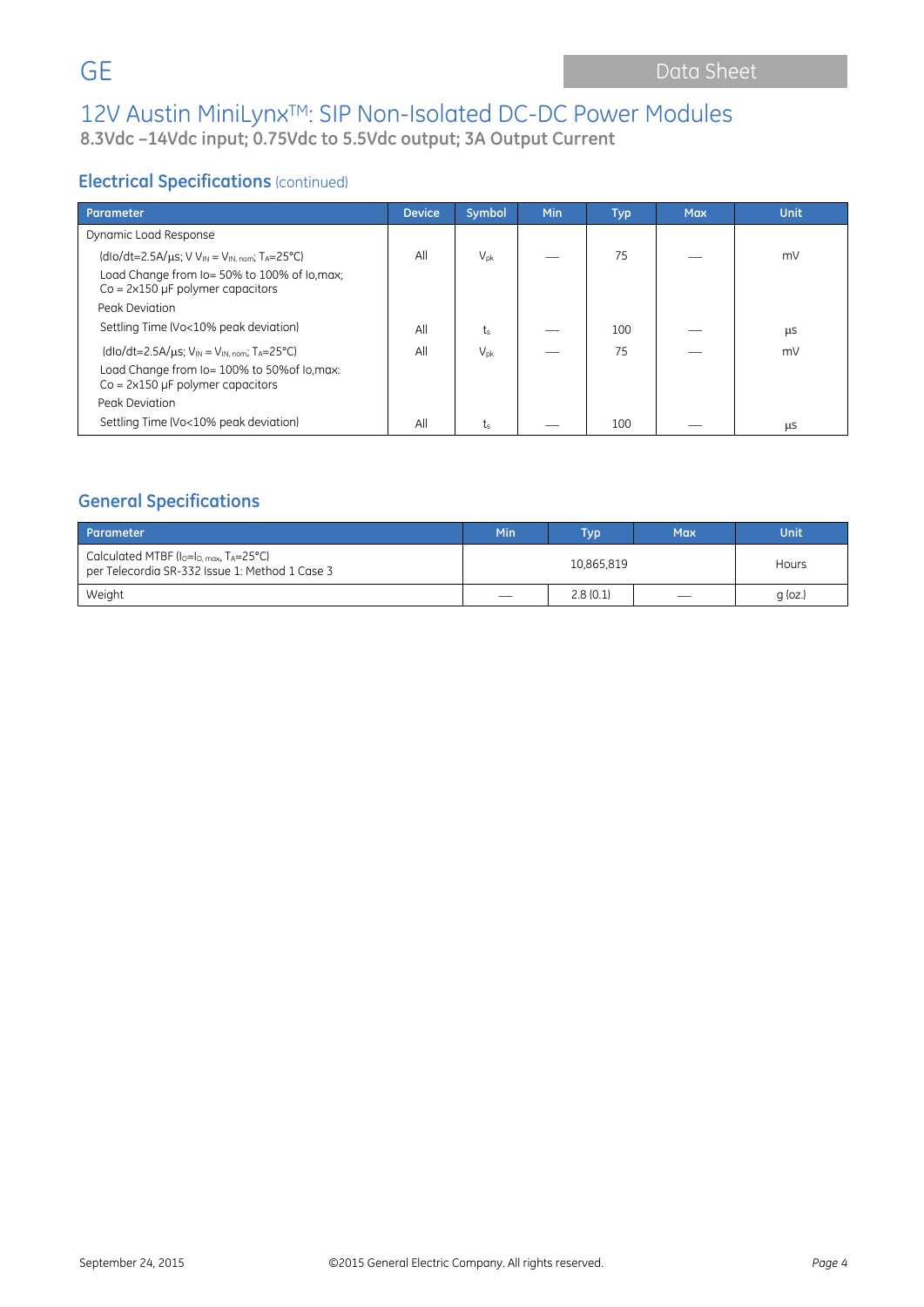### **Feature Specifications**

Unless otherwise indicated, specifications apply over all operating input voltage, resistive load, and temperature conditions. See Feature Descriptions for additional information.

| <b>Parameter</b>                                                                                                                                                                        | <b>Device</b> | Symbol                | Min    | <b>Typ</b>               | <b>Max</b>    | Unit                  |
|-----------------------------------------------------------------------------------------------------------------------------------------------------------------------------------------|---------------|-----------------------|--------|--------------------------|---------------|-----------------------|
| On/Off Signal interface                                                                                                                                                                 |               |                       |        |                          |               |                       |
| Device code with Suffix "4" - Positive logic                                                                                                                                            |               |                       |        |                          |               |                       |
| (On/Off is open collector/drain logic input;                                                                                                                                            |               |                       |        |                          |               |                       |
| Signal referenced to GND - See feature description section)                                                                                                                             |               |                       |        |                          |               |                       |
| Input High Voltage (Module ON)                                                                                                                                                          | All           | <b>V<sub>IH</sub></b> |        |                          | $V_{IN, max}$ | $\vee$                |
| Input High Current                                                                                                                                                                      | All           | İІН                   |        |                          | 10            | μA                    |
| Input Low Voltage (Module OFF)                                                                                                                                                          | All           | VIL                   | $-0.2$ |                          | 0.3           | $\vee$                |
| Input Low Current                                                                                                                                                                       | All           | IIL.                  |        | 0.2                      | $\mathbf{1}$  | mA                    |
| Device Code with no suffix - Negative Logic                                                                                                                                             |               |                       |        |                          |               |                       |
| (On/OFF pin is open collector/drain logic input with                                                                                                                                    |               |                       |        |                          |               |                       |
| external pull-up resistor; signal referenced to GND)                                                                                                                                    |               |                       |        |                          |               |                       |
| Input High Voltage (Module OFF)                                                                                                                                                         | All           | <b>V<sub>IH</sub></b> | 2.5    |                          | $V_{IN,max}$  | Vdc                   |
| Input High Current                                                                                                                                                                      | All           | İІН                   |        | 0.2                      | 1             | mA                    |
| Input Low Voltage (Module ON)                                                                                                                                                           | All           | VIL                   | $-0.2$ | $\qquad \qquad -$        | 0.3           | Vdc                   |
| Input low Current                                                                                                                                                                       | All           | lu.                   |        |                          | 10            | μA                    |
| Turn-On Delay and Rise Times                                                                                                                                                            |               |                       |        |                          |               |                       |
| $(I_0 = I_0$ , max, $V_{IN} = V_{IN, nom}$ , TA = 25 °C, )                                                                                                                              |               |                       |        |                          |               |                       |
| Case 1: On/Off input is set to Logic Low (Module<br>ON) and then input power is applied (delay from<br>instant at which V <sub>IN</sub> = V <sub>IN, min</sub> until Vo=10% of Vo, set) | All           | Tdelay                |        | 3                        |               | msec                  |
| Case 2: Input power is applied for at least one second<br>and then the On/Off input is set to logic Low (delay from<br>instant at which Von/Off=0.3V until Vo=10% of Vo, set)           | All           | Tdelay                |        | 3                        |               | msec                  |
| Output voltage Rise time (time for Vo to rise from 10%<br>of Vo, set to 90% of Vo, set)                                                                                                 | All           | Trise                 |        | 4                        |               | msec                  |
| Output voltage overshoot - Startup                                                                                                                                                      |               |                       |        | $\overline{\phantom{0}}$ | $\mathbf{1}$  | % V <sub>O, set</sub> |
| $I_0 = I_0$ , max; $V_{IN} = V_{IN}$ , min to $V_{IN}$ , max, TA = 25 °C                                                                                                                |               |                       |        |                          |               |                       |
| Overtemperature Protection                                                                                                                                                              | All           | $T_{ref}$             |        | 140                      |               | °C                    |
| (See Thermal Consideration section)                                                                                                                                                     |               |                       |        |                          |               |                       |
| Input Undervoltage Lockout                                                                                                                                                              |               |                       |        |                          |               |                       |
| Turn-on Threshold                                                                                                                                                                       | All           |                       |        | 7.9                      |               | $\vee$                |
| Turn-off Threshold                                                                                                                                                                      | All           |                       |        | 7.8                      |               | V                     |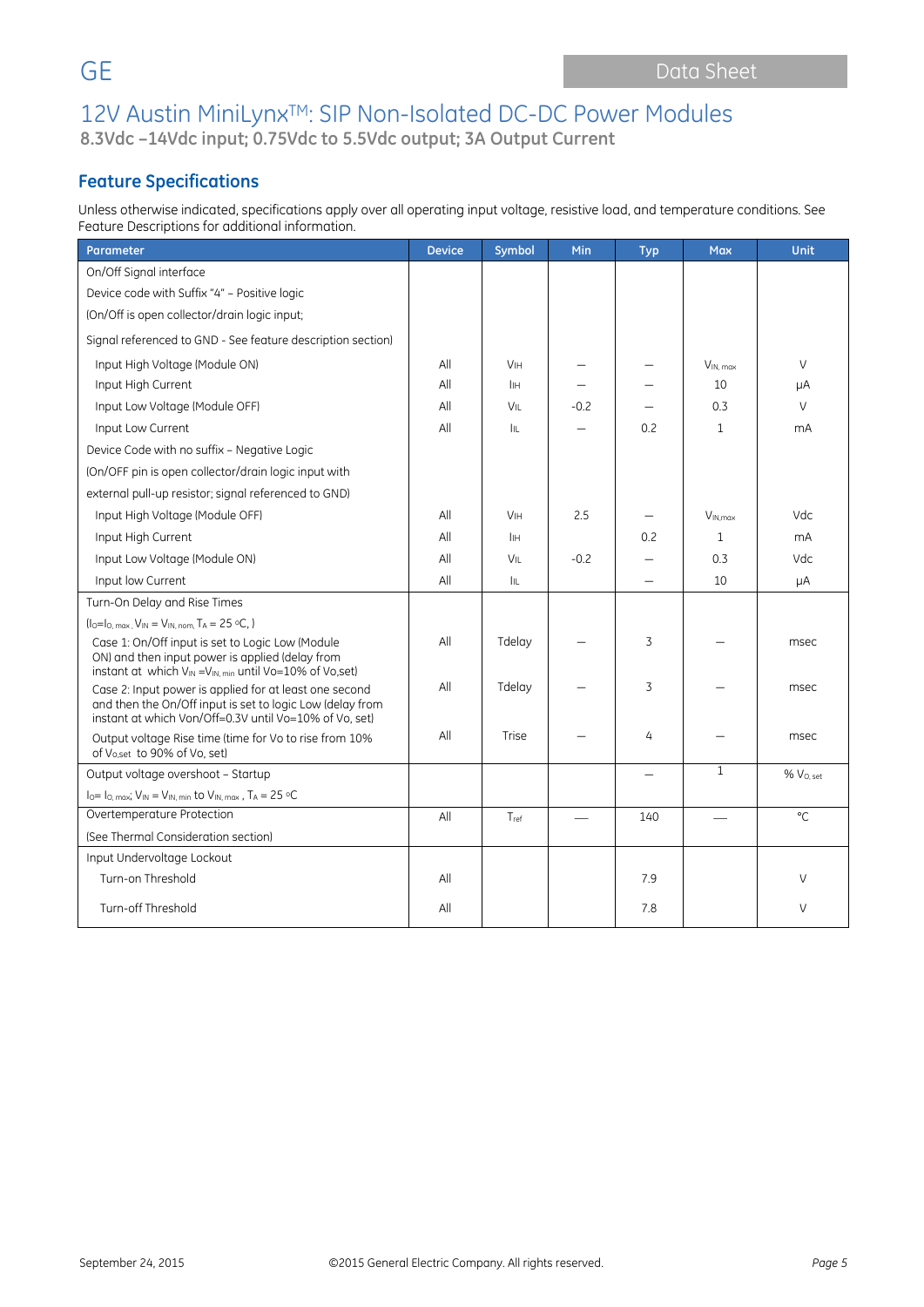92

### **Characteristic Curves**

The following figures provide typical characteristics for the Austin MiniLynx™ 12 V SIP modules at 25°C.





**Figure 1. Converter Efficiency versus Output Current (Vout = 1.2Vdc).**



**Figure 2. Converter Efficiency versus Output Current (Vout = 1.5Vdc).**



**Figure 3. Converter Efficiency versus Output Current (Vout = 1.8Vdc).**

**Figure 4. Converter Efficiency versus Output Current (Vout = 2.5Vdc).**



**Figure 5. Converter Efficiency versus Output Current (Vout = 3.3Vdc).**



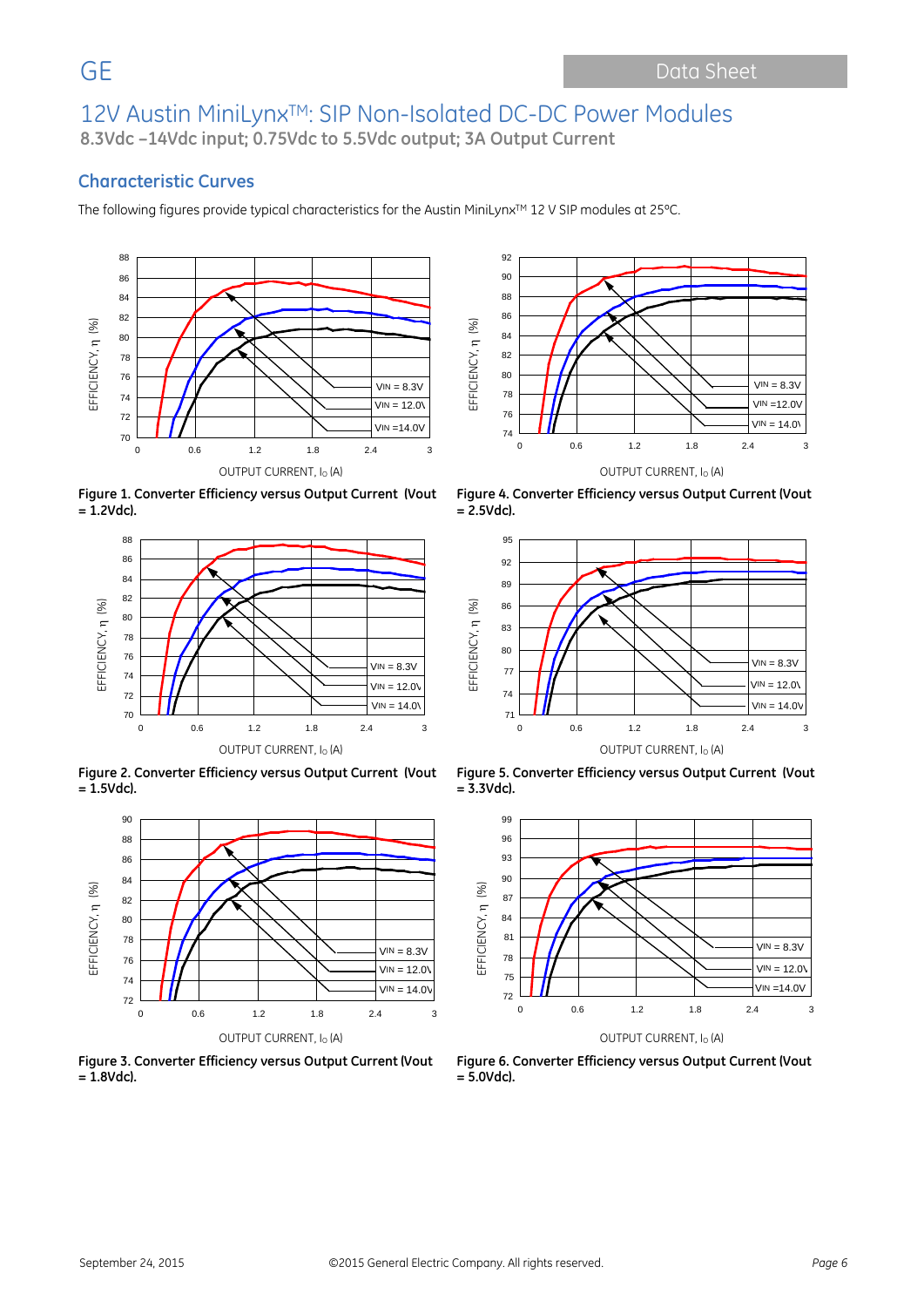### **Characteristic Curves** (continued)

The following figures provide typical characteristics for the Austin MiniLynx™ 12V SIP modules at 25°C.



**μF Polymer Capacitors).**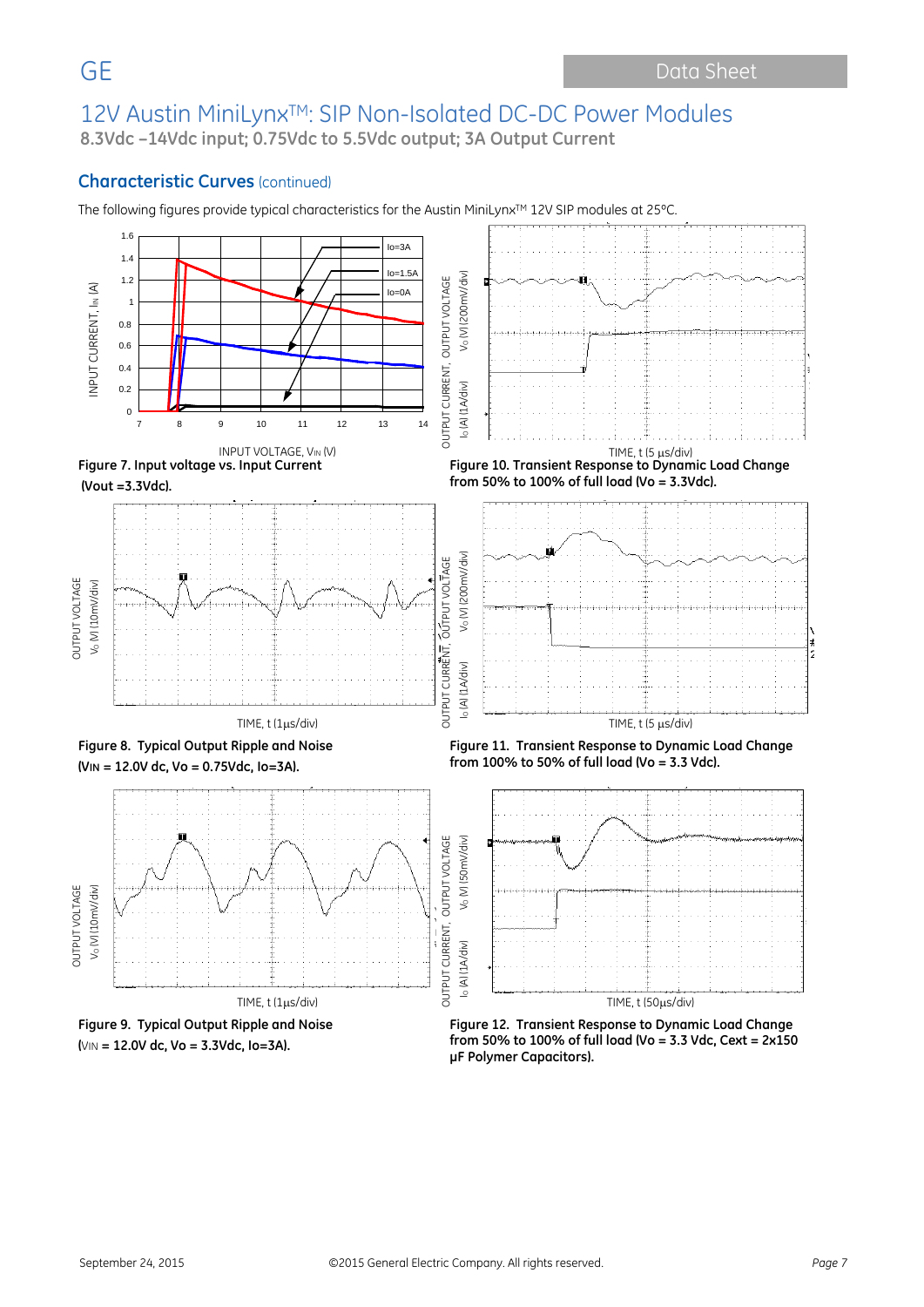### **Characteristic Curves** (continued)

The following figures provide typical characteristics for the Austin MiniLynx™ 12 V SIP modules at 25°C.





**(VIN = 12.0Vdc, Vo = 3.3Vdc, Io = 3A, Co = 1050**µ**F).**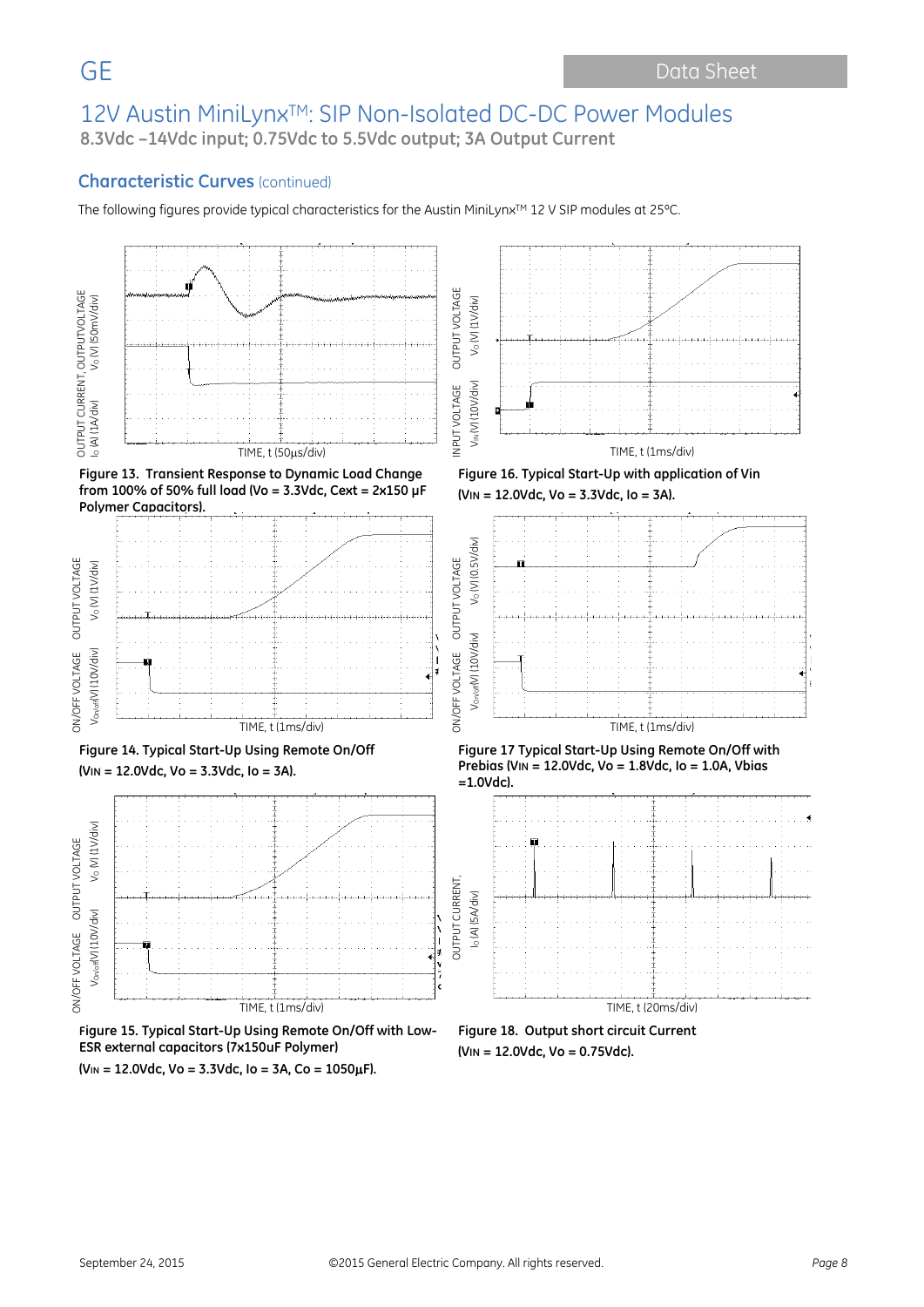### **Characteristic Curves** (continued)

The following figures provide thermal derating curves for the Austin MiniLynx™ 12 V SIP modules.





**Figure 19. Derating Output Current versus Local Ambient Temperature and Airflow (VIN = 12.0 Vdc, Vo=0.75Vdc).**



**Figure 20. Derating Output Current versus Local Ambient Temperature and Airflow (VIN = 12.0Vdc, Vo=1.8 Vdc).**



**Figure 21. Derating Output Current versus Local Ambient Temperature and Airflow (V**IN **= 12.0Vdc, Vo=3.3 Vdc).**

**Figure 22. Derating Output Current versus Local Ambient Temperature and Airflow (VIN = 12 Vdc, Vo=5.0 Vdc).**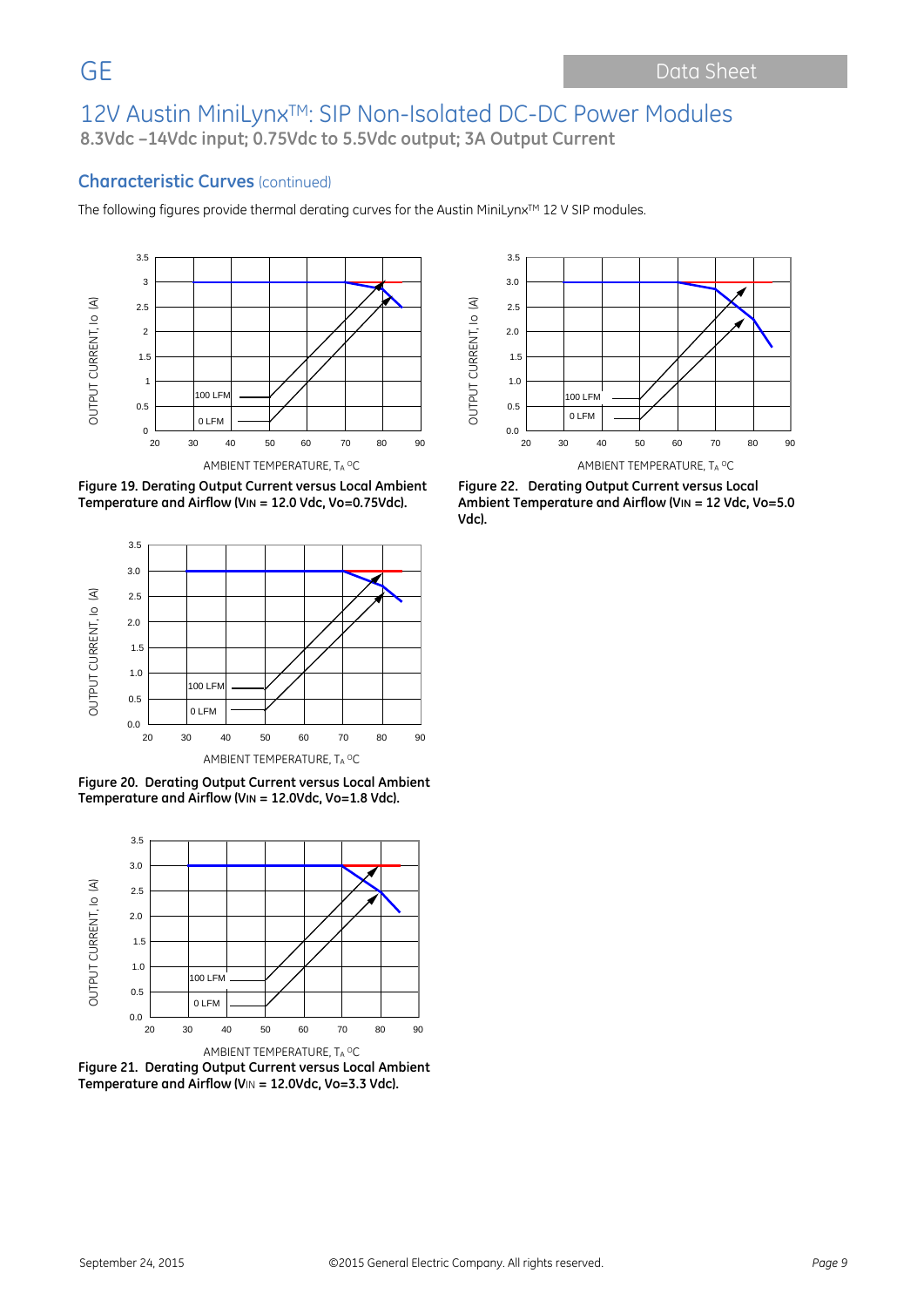### **Test Configurations**



#### **Figure 23. Input Reflected Ripple Current Test Setup.**



Kelvin connections are required at the module terminals to avoid measurement errors due to socket contact resistance.

**Figure 24. Output Ripple and Noise Test Setup.**



terminals, as shown above. If sockets are used then Kelvin connections are required at the module terminals to avoid measurement errors due to socket contact resistance.

**Figure 25. Output Voltage and Efficiency Test Setup.**

Efficiency 
$$
\eta = \frac{V_O. I_O}{V_{IN.} I_{IN}}
$$
 x 100 %

#### **Design Considerations**

#### **Input Filtering**

Austin MiniLynxTM 12V SIP module should be connected to a low -impedance source. A highly inductive source can affect the stability of the module. An input capacitance must be placed directly adjacent to the input pin of the module, to minimize input ripple voltage and ensure module stability in the presence of inductive traces that supply input voltage to the module.

In a typical application, a 22 µF low-ESR ceramic capacitors will be sufficient to provide adequate ripple voltage at the input of the module. To further minimize ripple voltage at the input, additional ceramic capacitors are recommended at the input of the module. Figure 26 shows input ripple voltage (mVp-p) for various outputs with a 10 µF or a 22µF input ceramic capacitor at full load.



**Figure 26. Input ripple voltage for various outputs with 10 µF or a 22 µF ceramic capacitor at the input (full-load).**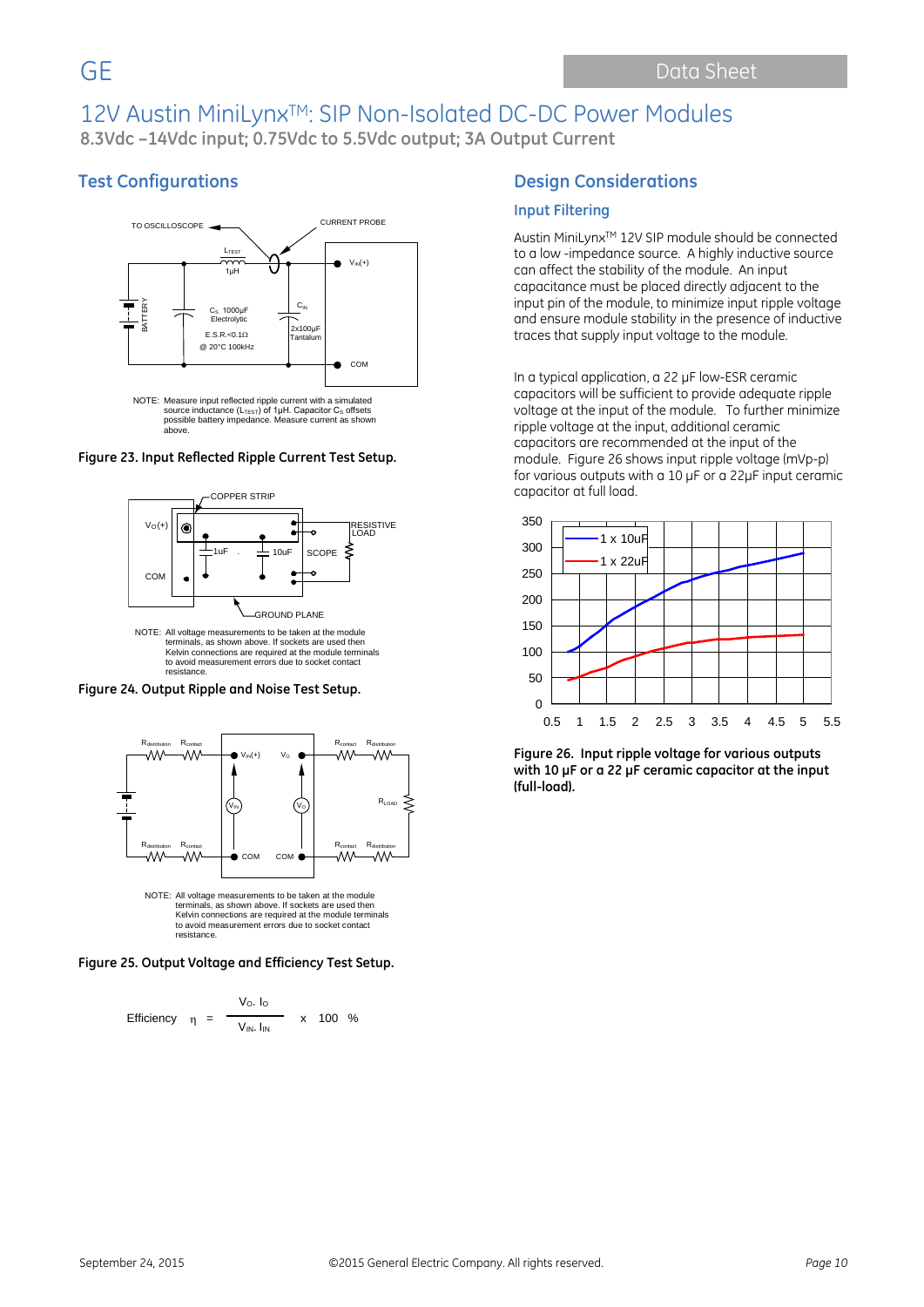### **Design Considerations** (continued)

#### **Output Filtering**

The Austin MiniLynx™ 12 V SIP module is designed for low output ripple voltage and will meet the maximum output ripple specification with 1 uF ceramic and 10 uF tantalum capacitors at the output of the module. However, additional output filtering may be required by the system designer for a number of reasons. First, there may be a need to further reduce the output ripple and noise of the module. Second, the dynamic response characteristics may need to be customized to a particular load step change.

To reduce the output ripple and improve the dynamic response to a step load change, additional capacitance at the output can be used. Low ESR polymer and ceramic capacitors are recommended to improve the dynamic response of the module. For stable operation of the module, limit the capacitance to less than the maximum output capacitance as specified in the electrical specification table.

### **Safety Considerations**

For safety agency approval the power module must be installed in compliance with the spacing and separation requirements of the end-use safety agency standards, i.e., UL 60950-1, CSA C22.2 No. 60950-1-03, and VDE 0850:2001-12 (EN60950-1) Licensed.

For the converter output to be considered meeting the requirements of safety extra-low voltage (SELV), the input must meet SELV requirements. The power module has extra-low voltage (ELV) outputs when all inputs are ELV.

The input to these units is to be provided with a fastacting fuse with a maximum rating of 6A in the positive input lead.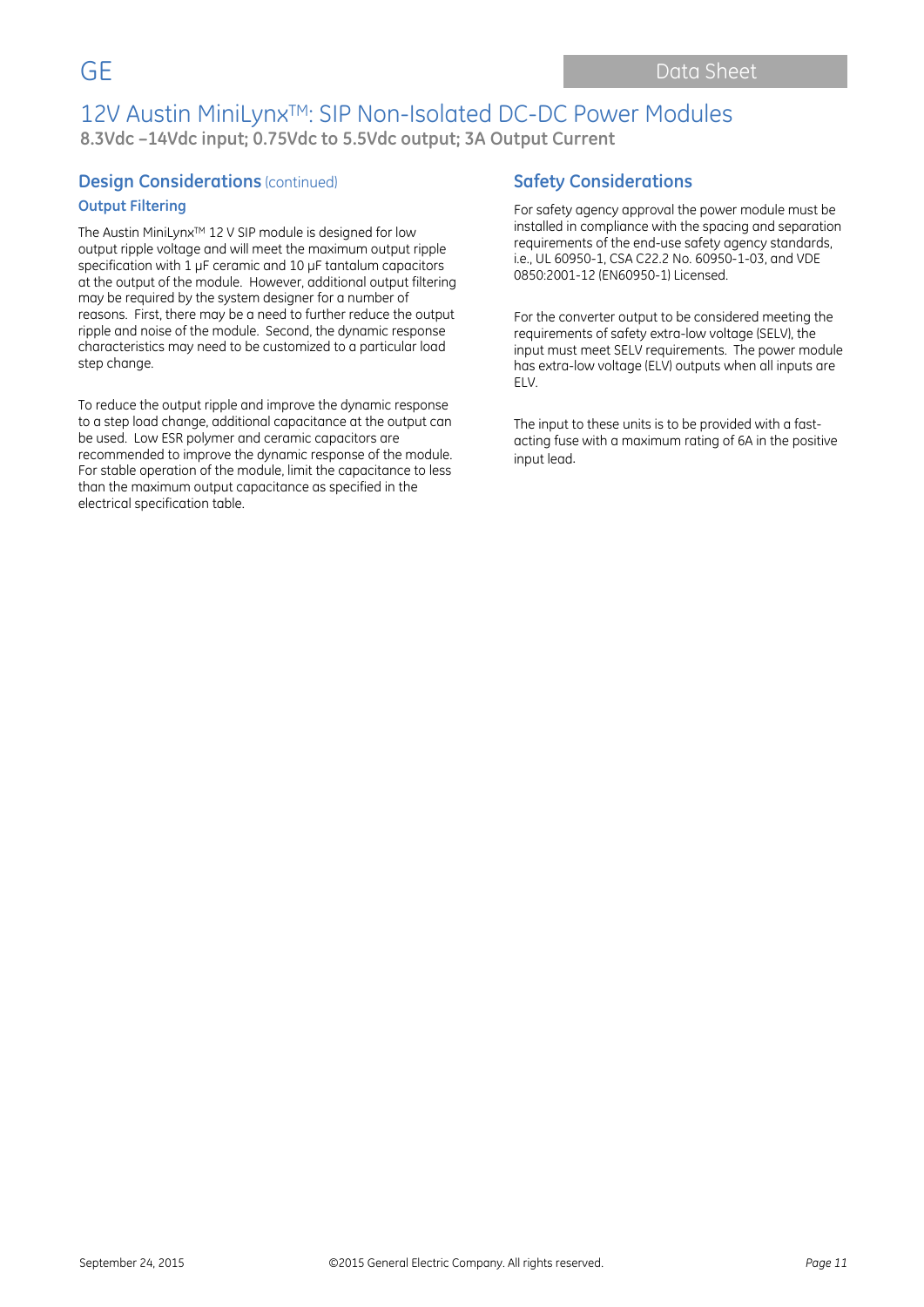### **Feature Description**

#### **Remote On/Off**

Austin MiniLynxTM 12V SIP power modules feature an On/Off pin for remote On/Off operation. Two On/Off logic options are available in the Austin MiniLynx™ 12V series modules. Positive Logic On/Off signal, device code suffix "4", turns the module ON during a logic High on the On/Off pin and turns the module OFF during a logic Low. Negative logic On/Off signal, no device code suffix, turns the module OFF during logic High and turns the module ON during logic Low.

For positive logic modules, the circuit configuration for using the On/Off pin is shown in Figure 27. The On/Off pin is an open collector/drain logic input signal (Von/Off) that is referenced to ground. During a logic-high (On/Off pin is pulled high internal to the module) when the transistor Q1 is in the Off state, the power module is ON. Maximum allowable leakage current of the transistor when Von/off =  $V_{IN,max}$  is 10 $\mu$ A. Applying a logic-low when the transistor Q1 is turned-On, the power module is OFF. During this state VOn/Off must be less than 0.3V. When not using positive logic On/off pin, leave the pin unconnected or tie to VIN.



#### **Figure 27. Circuit configuration for using positive logic On/OFF.**

For negative logic On/Off devices, the circuit configuration is shown is Figure 28. The On/Off pin is pulled high with an external pull-up resistor (typical Rpull-up =  $68k$ ,  $+/-5%$ ). When transistor Q1 is in the Off state, logic High is applied to the On/Off pin and the power module is Off. The minimum On/off voltage for logic High on the On/Off pin is 2.5 Vdc. To turn the module ON, logic Low is applied to the On/Off pin by turning ON Q1. When not using the negative logic On/Off, leave the pin unconnected or tie to GND.



**Figure 28. Circuit configuration for using negative logic On/OFF.**

#### **Overcurrent Protection**

To provide protection in a fault (output overload) condition, the unit is equipped with internal current-limiting circuitry and can endure current limiting continuously. At the point of current-limit inception, the unit enters hiccup mode. The unit operates normally once the output current is brought back into its specified range. The typical average output current during hiccup is 3.5A.

#### **Input Undervoltage Lockout**

At input voltages below the input undervoltage lockout limit, module operation is disabled. The module will begin to operate at an input voltage above the undervoltage lockout turn-on threshold.

#### **Overtemperature Protection**

To provide over temperature protection in a fault condition, the unit relies upon the thermal protection feature of the controller IC. The unit will shutdown if the thermal reference point Tref2, (see Figure 31) exceeds 140°C (typical), but the thermal shutdown is not intended as a guarantee that the unit will survive temperatures beyond its rating. The module will automatically restarts after it cools down.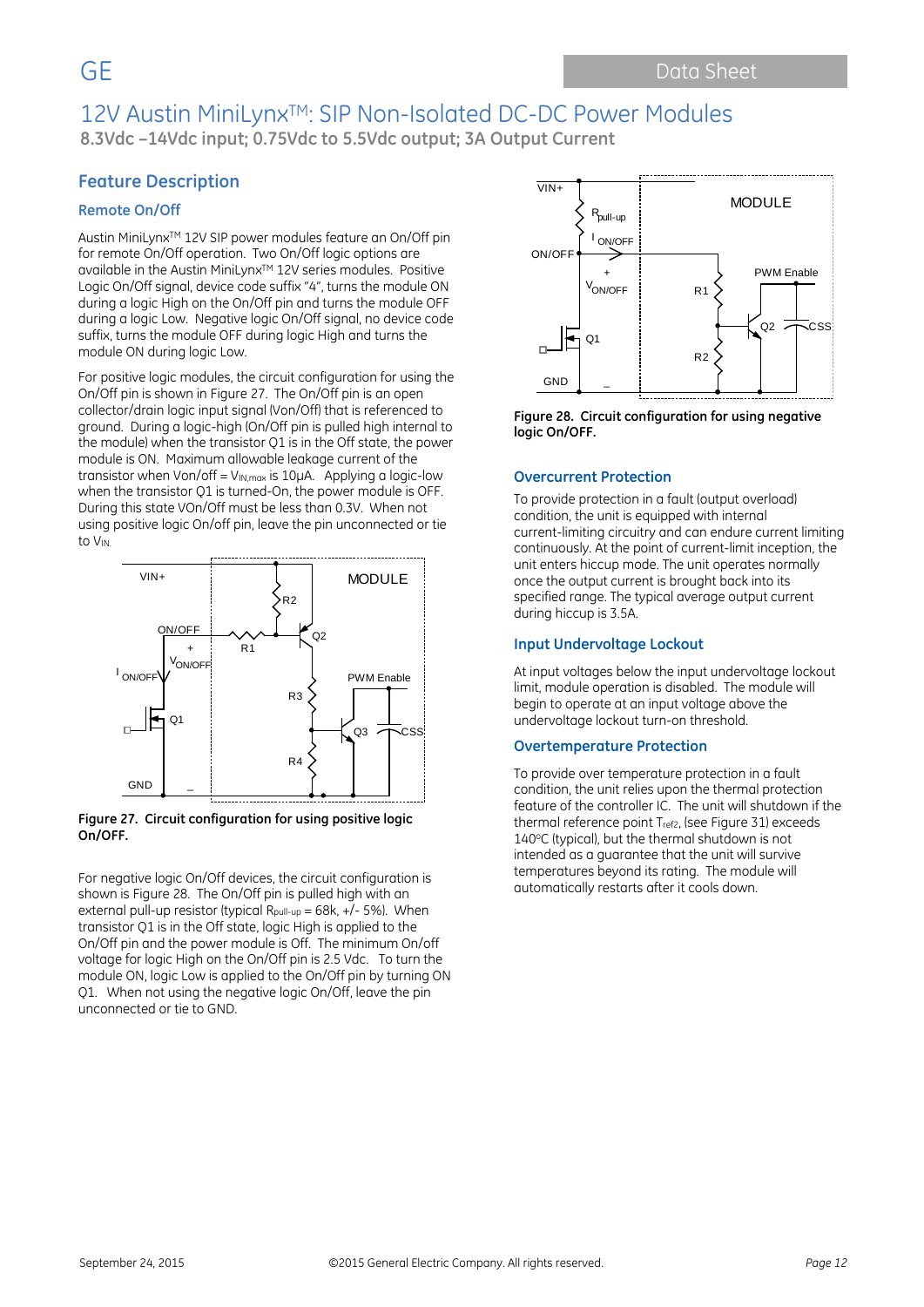### **Feature Descriptions** (continued)

#### **Output Voltage Programming**

The output voltage of the Austin MiniLynx™ 12V can be programmed to any voltage from 0.75Vdc to 5.5Vdc by connecting a resistor (shown as *Rtrim* in Figure 29) between Trim and GND pins of the module. Without an external resistor between Trim and GND pins, the output of the module will be 0.7525Vdc. To calculate the value of the trim resistor, *Rtrim* for a desired output voltage, use the following equation:

$$
Rtrim = \left[\frac{10500}{Vo - 0.7525} - 1000\right] \Omega
$$

*Rtrim* is the external resistor in Ω

*Vo* is the desired output voltage

For example, to program the output voltage of the Austin MiniLynxTM 12V module to 1.8V, *Rtrim* is calculated as follows:

$$
Rtrim = \left[ \frac{10500}{1.8 - 0.7525} - 1000 \right]
$$

$$
Rtrim = 9.024k\Omega
$$



#### **Figure 29. Circuit configuration to program output voltage using an external resistor.**

Table 1 provides *Rtrim* values required for some common output voltages.

#### **Table 1**

| $V_{O, set}(V)$ | $Rtrim (K\Omega)$ |
|-----------------|-------------------|
| 0.7525          | Open              |
| 1.2             | 22.46             |
| 1.5             | 13.05             |
| 1.8             | 9.024             |
| 25              | 5.009             |
| 3.3             | 3.122             |
| 5.0             | 1.472             |

Using 1% tolerance trim resistor, set point tolerance of ±2% is achieved as specified in the electrical specification. The POL Programming Tool, available at www.gecriticalpower.com under the Design Tools section, helps determine the required external trim resistor needed for a specific output voltage.

#### **Voltage Margining**

Output voltage margining can be implemented in the Austin MiniLynx<sup>™</sup> modules by connecting a resistor, Rmargin-up, from the Trim pin to the ground pin for margining-up the output voltage and by connecting a resistor, Rmargin-down, from the Trim pin to the Output pin for margining-down. Figure 30 shows the circuit configuration for output voltage margining. The POL Programming Tool, available at www.gecriticalpower.com under the Design Tools section, also calculates the values of R<sub>margin-up</sub> and Rmargin-down for a specific output voltage and % margin. Please consult your local GE technical representative for additional details.



**Figure 30. Circuit Configuration for margining Output voltage.**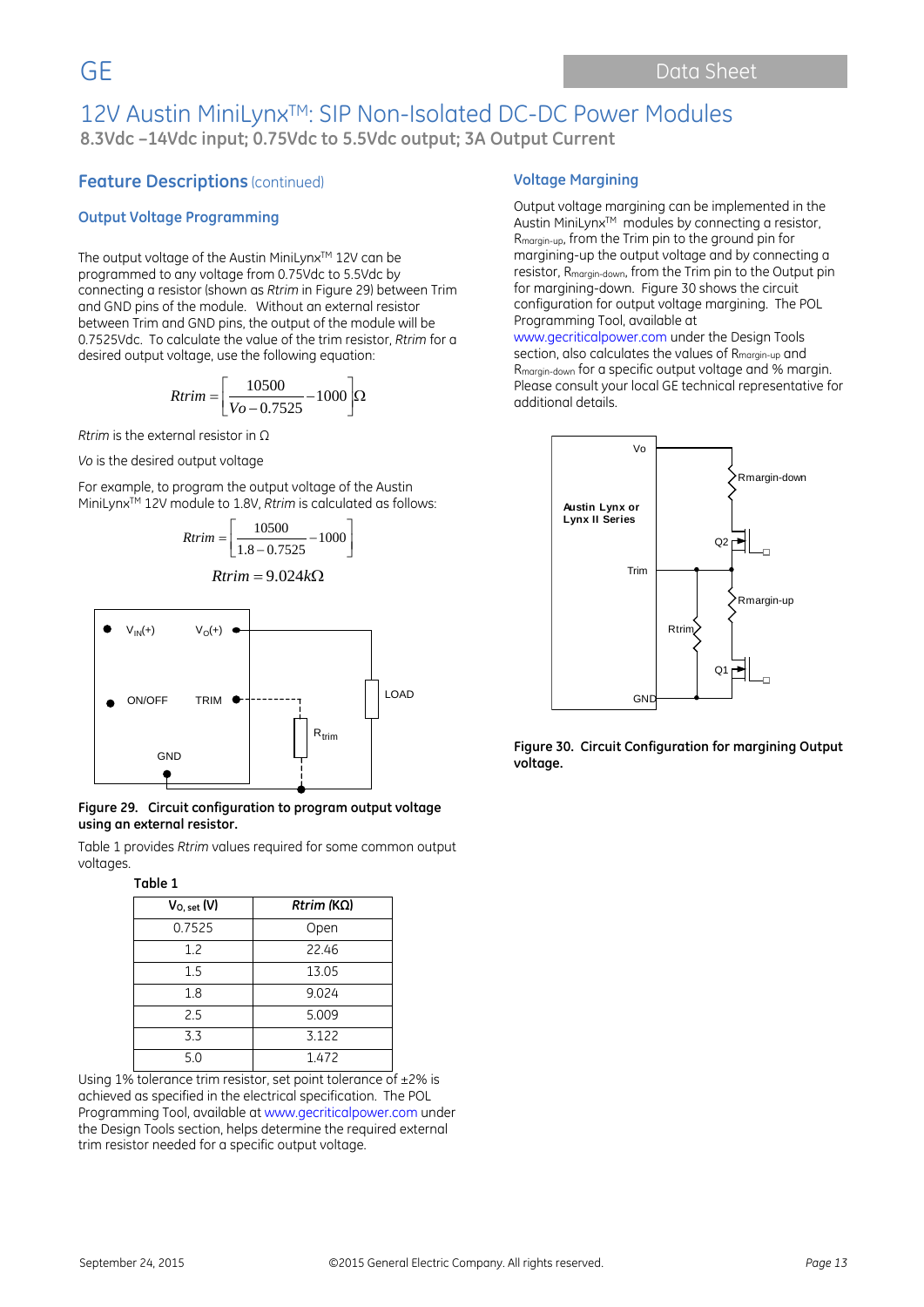### **Thermal Considerations**

Power modules operate in a variety of thermal environments; however, sufficient cooling should be provided to help ensure reliable operation.

Considerations include ambient temperature, airflow, module power dissipation, and the need for increased reliability. A reduction in the operating temperature of the module will result in an increase in reliability. The thermal data presented here is based on physical measurements taken in a wind tunnel. The test set-up is shown in Figure 32. Note that the airflow is parallel to the long axis of the module as shown in figure 31. The derating data applies to airflow in either direction of the module's long axis.





**Figure 31. Tref Temperature measurement location.**

The thermal reference point, Tref used in the specifications is shown in Figure 32. For reliable operation this temperature should not exceed 115°C.

The output power of the module should not exceed the rated power of the module (Vo,set x Io,max).

Please refer to the Application Note "Thermal Characterization Process For Open-Frame Board-Mounted Power Modules" for a detailed discussion of thermal aspects including maximum device temperatures.



**Figure 32. Thermal Test Set-up.**

#### **Heat Transfer via Convection**

Increased airflow over the module enhances the heat transfer via convection. Thermal derating curves showing the maximum output current that can be delivered by various module versus local ambient temperature (TA) for natural convection and up to 0.5m/s (100 ft./min) are shown in the Characteristics Curves section.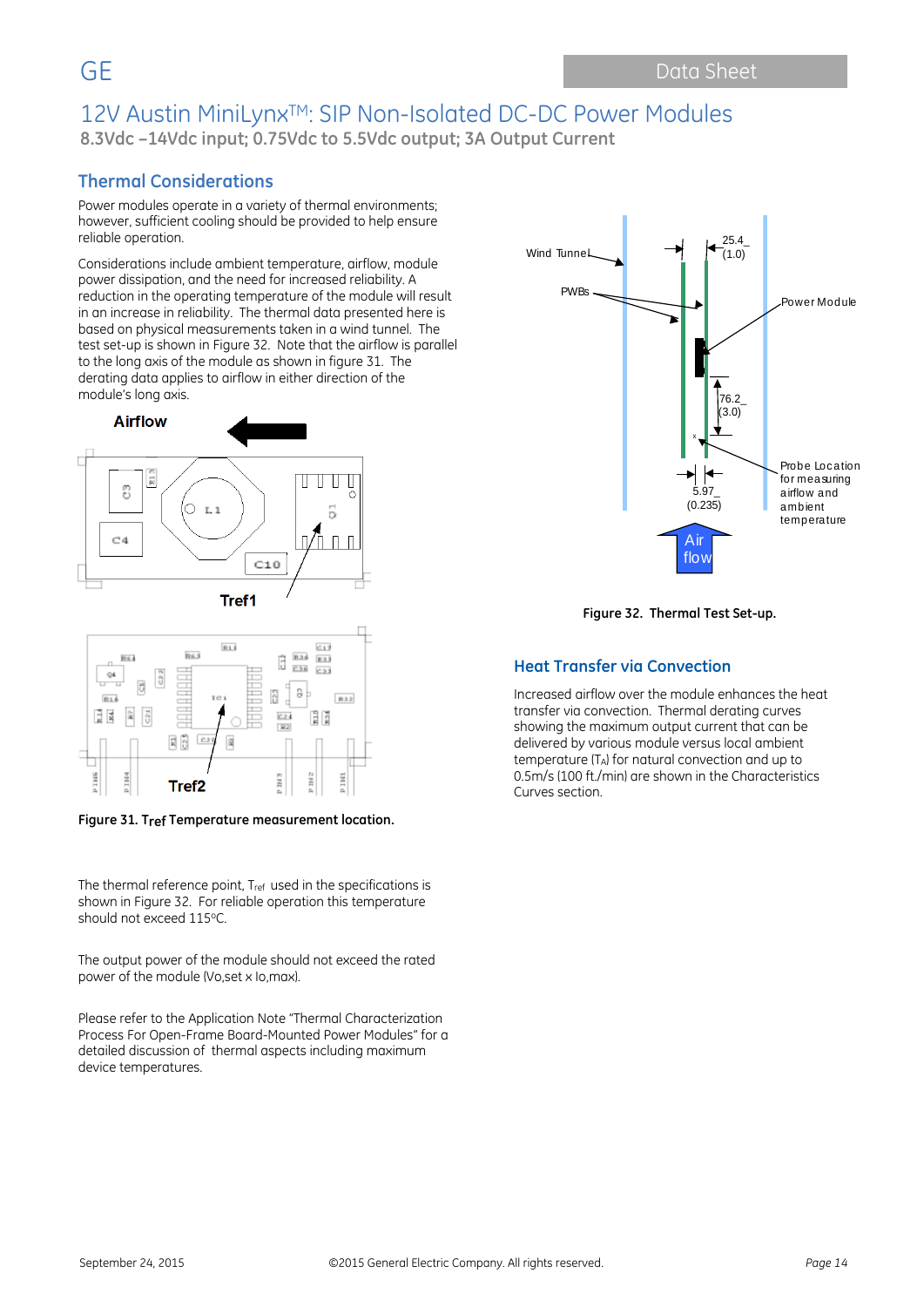### **Post solder Cleaning and Drying Considerations**

Post solder cleaning is usually the final circuit-board assembly process prior to electrical board testing. The result of inadequate cleaning and drying can affect both the reliability of a power module and the testability of the finished circuit-board assembly. For guidance on appropriate soldering, cleaning and drying procedures, refer to *Board Mounted Power Modules: Soldering and Cleaning* Application Note.

### **Through-Hole Lead-Free Soldering Information**

The RoHS-compliant through-hole products use the SAC (Sn/Ag/Cu) Pb-free solder and RoHS-compliant components. They are designed to be processed through single or dual wave soldering machines. The pins have an RoHS-compliant finish that is compatible with both Pb and Pb-free wave soldering processes. A maximum preheat rate of 3°C/s is suggested. The wave preheat process should be such that the temperature of the power module board is kept below 210°C. For Pb solder, the recommended pot temperature is 260°C, while the Pb-free solder pot is 270°C max. Not all RoHS-compliant through-hole products can be processed with paste-through-hole Pb or Pb-free reflow process. If additional information is needed, please consult with your GE technical representative for more details.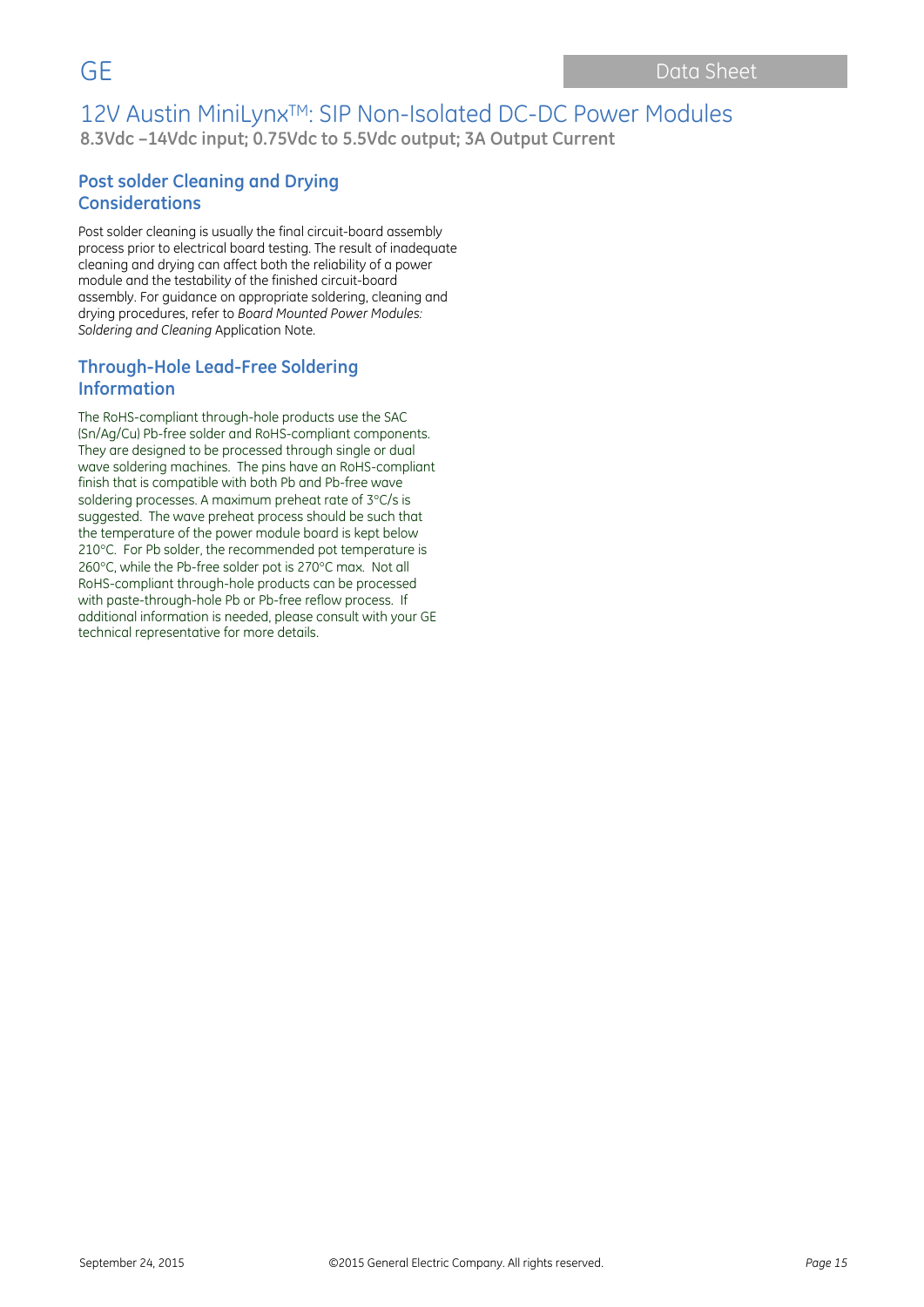### **Mechanical Outline**

Dimensions are in millimeters and (inches).

Tolerances: x.x mm  $\pm$  0.5 mm (x.xx in.  $\pm$  0.02 in.) [unless otherwise indicated]

 $x.$ xx mm  $\pm$  0.25 mm (x.xxx in  $\pm$  0.010 in.)



**Side View**

| 6.63(REF)<br>[.26 ]                                                                                                                                                                                                                                                                                                                                           |
|---------------------------------------------------------------------------------------------------------------------------------------------------------------------------------------------------------------------------------------------------------------------------------------------------------------------------------------------------------------|
| <b>INDUCTOR</b><br>$\Box$<br>$\frac{1}{2}$<br>LONG LEAD OPTION 5<br>3.29<br>[.130] 5.08MM [0.200"]<br>$: 62$<br>[.025]<br>6.01<br>[.237]                                                                                                                                                                                                                      |
|                                                                                                                                                                                                                                                                                                                                                               |
| $\frac{1}{\text{limit}}$<br>目目<br>$\mathfrak{Z}$<br>$\overline{c}$<br>5<br>$\overline{4}$<br>$\mathsf{I}$<br>0.025" X 0.020" PIN<br>⋒<br>佪<br>働<br>儞<br>α<br><b>AUTOSPLICE</b><br>$6 - F 1 007 - 002AA$<br>OR EQUIV.<br>$-2.54$<br>[.100]<br>$\begin{smallmatrix} 1 & 3 \\ 1 & 05 \end{smallmatrix}$<br>15.24<br>[.600]<br>17.78<br>[.700]<br>20.32<br>[.800] |

MAXIMUM USL<br>6.90MM [0.272]

| PIN           | <b>FUNCTION</b>       |
|---------------|-----------------------|
| 1             | Vo                    |
| $\mathcal{P}$ | Trim                  |
| 7             | GND                   |
| 4             | <b>V<sub>IN</sub></b> |
| 5             | On/Off                |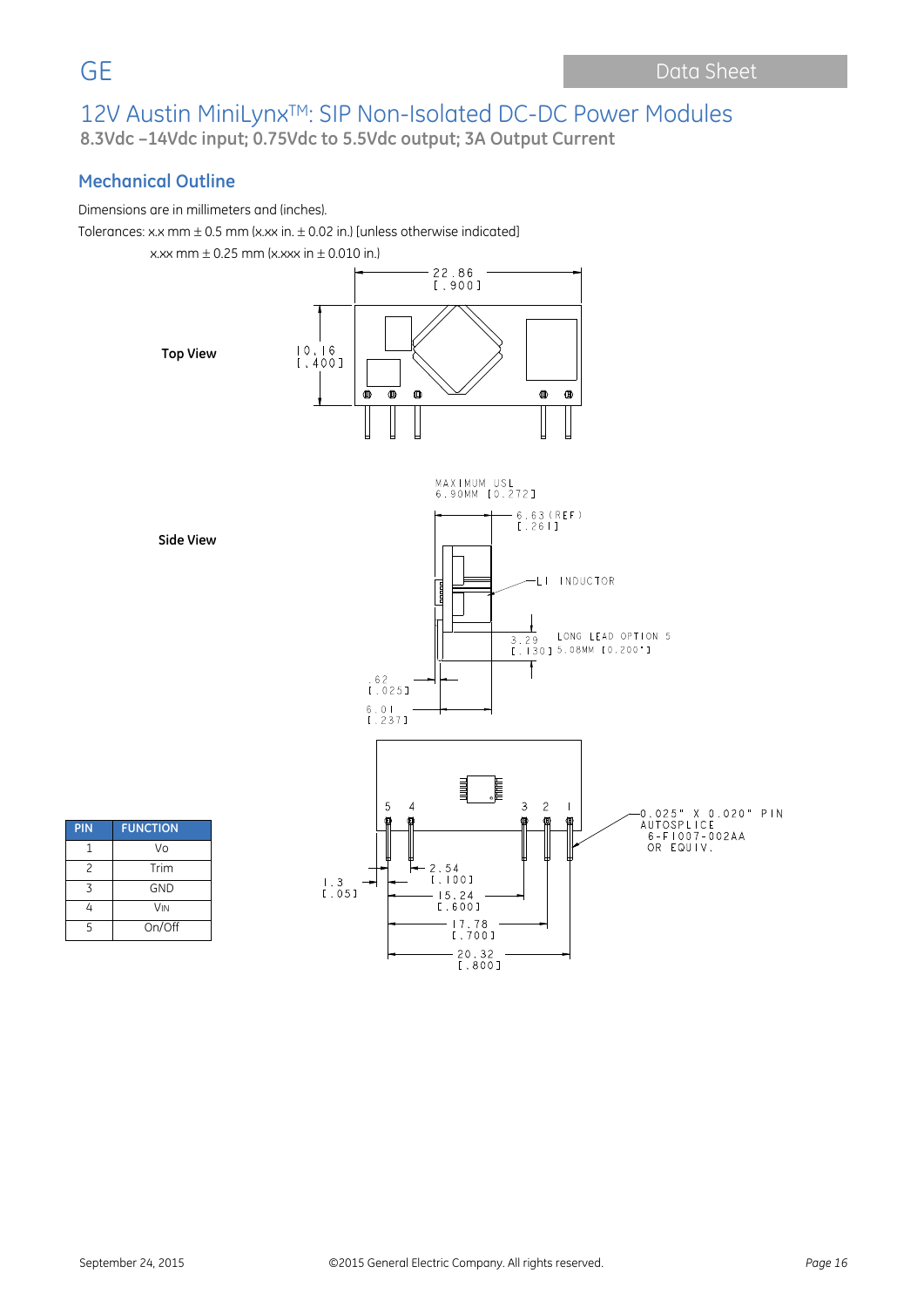### **Recommended Pad Layout**

Dimensions are in millimeters and (inches). Tolerances: x.x mm  $\pm$  0.5 mm (x.xx in.  $\pm$  0.02 in.) [unless otherwise indicated]  $x \times x$  mm + 0.25 mm ( $x \times x$  in + 0.010 in.)

| PIN                      | <b>FUNCTION</b>       |
|--------------------------|-----------------------|
| 1                        | Vo                    |
| $\overline{\phantom{0}}$ | Trim                  |
| 3                        | <b>GND</b>            |
| Δ                        | <b>V<sub>IN</sub></b> |
| 5                        | On/Off                |